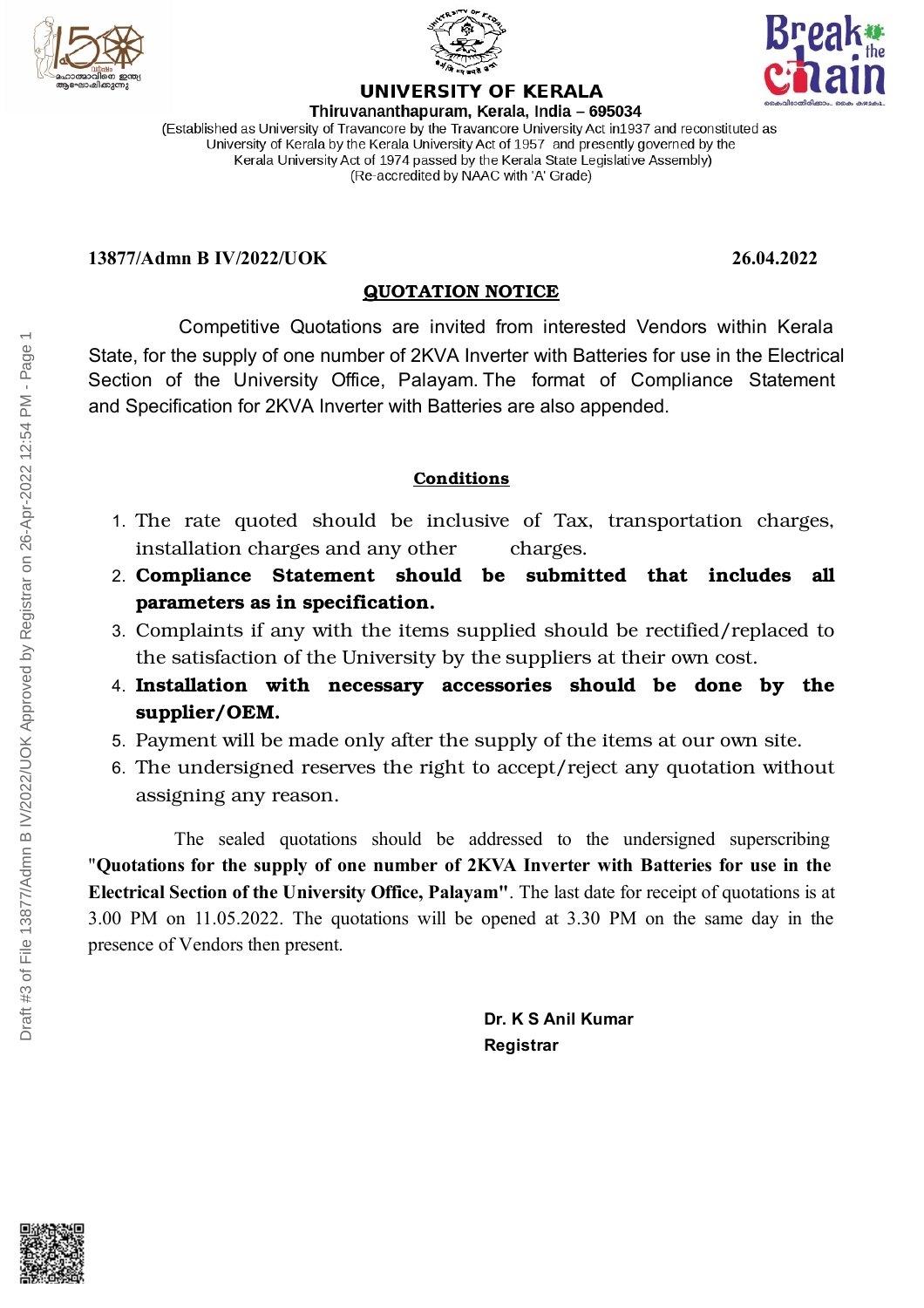### **Specification for 2KVA inverter with batteries**

| Type                            | Pure sine wave                              |
|---------------------------------|---------------------------------------------|
| Load capacity                   | 2KVA                                        |
| Energy star rating              | 4 or better                                 |
| Voltage                         | 180-230V                                    |
| Frequency                       | 50Hz <u>+</u> 1%                            |
| Technology                      | MOSFET based PWM                            |
| Output                          | Pure sine wave                              |
| Efficiency                      | ⊳ 85%                                       |
| LCD/LED display                 | Required                                    |
| <b>Overload Protection</b>      | Required                                    |
| Low Battery Indication Required |                                             |
| Battery (2no.)                  | Tubular inverter battery of 150Ah - branded |
| Warranty                        | Inverter - 2 Year<br>Battery - 3 Year       |
| <b>Preferred brands</b>         | Luminous, Microtek, Supra                   |

# **Format of Compliance Sheet**

| Feature            | Description             | Compliance<br>(Yes/No) | <b>Remarks</b> |
|--------------------|-------------------------|------------------------|----------------|
| Type               | Pure sine wave          |                        |                |
| Load capacity      | 2KVA                    |                        |                |
| Energy star rating | $\vert$ 4 or better     |                        |                |
| Voltage            | 180-230V                |                        |                |
| Frequency          | 50Hz <u>+</u> 1%        |                        |                |
| Technology         | <b>MOSFET based PWM</b> |                        |                |
| Output             | Pure sine wave          |                        |                |
| Efficiency         | ⊵ 85%                   |                        |                |
| LCD/LED display    | Required                |                        |                |